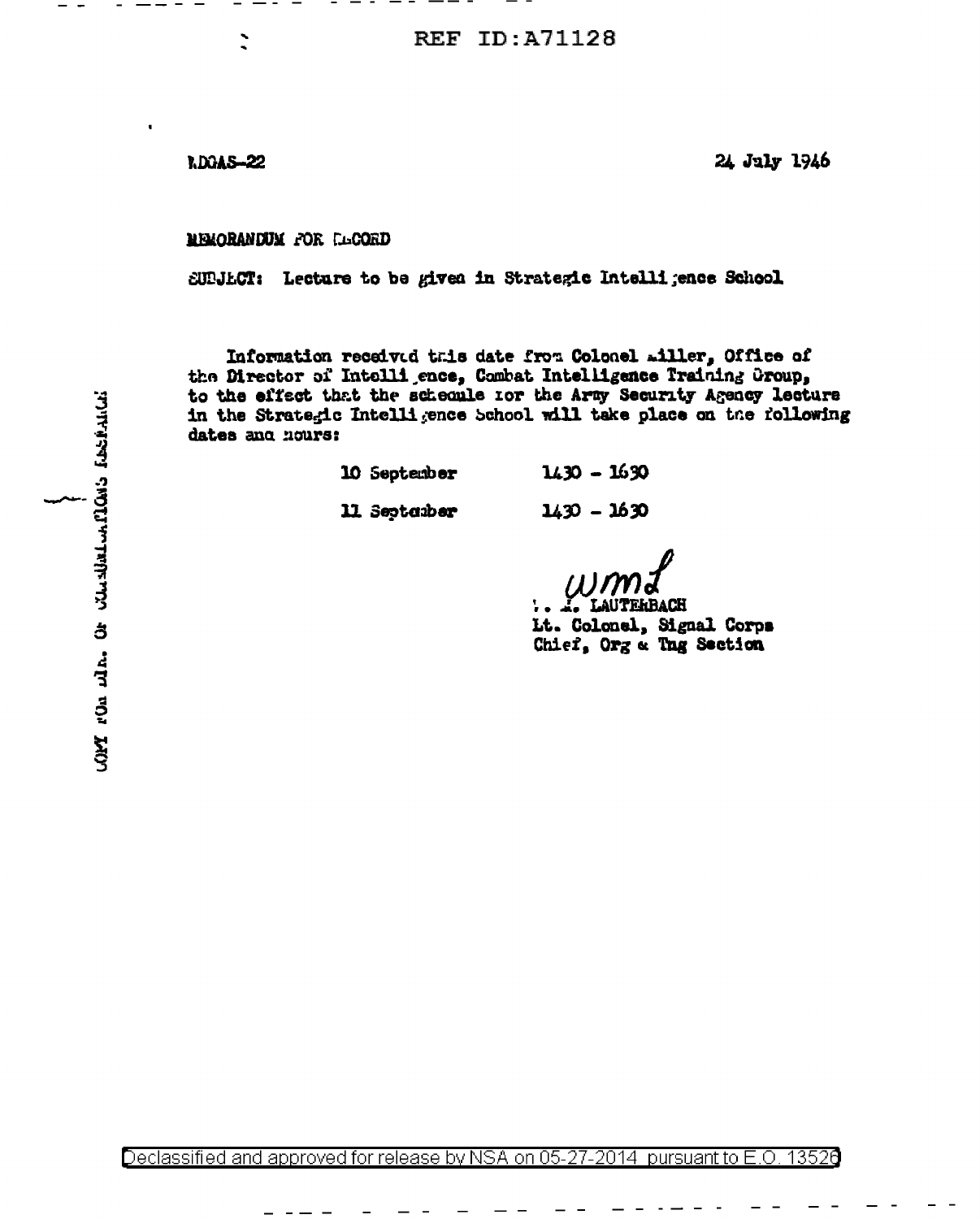## \_\_\_\_\_\_\_\_\_\_\_\_\_\_\_\_\_\_\_\_\_\_\_\_\_\_\_\_\_\_\_\_

 $\sim$ 

| <b>SECRET</b>                                                                                                                                                                                                                                                                                                                                                                                                                                                                                                                                                                                  |             | CREFIUDN:1471128                                                                 | <b>RESTRICTED</b>                                                                                                                                                                                                                                                                                                                                                                                                                                                                                    |
|------------------------------------------------------------------------------------------------------------------------------------------------------------------------------------------------------------------------------------------------------------------------------------------------------------------------------------------------------------------------------------------------------------------------------------------------------------------------------------------------------------------------------------------------------------------------------------------------|-------------|----------------------------------------------------------------------------------|------------------------------------------------------------------------------------------------------------------------------------------------------------------------------------------------------------------------------------------------------------------------------------------------------------------------------------------------------------------------------------------------------------------------------------------------------------------------------------------------------|
| DATE 30 July 1946                                                                                                                                                                                                                                                                                                                                                                                                                                                                                                                                                                              |             |                                                                                  |                                                                                                                                                                                                                                                                                                                                                                                                                                                                                                      |
| TO                                                                                                                                                                                                                                                                                                                                                                                                                                                                                                                                                                                             | <b>FROM</b> | <b>TO</b>                                                                        | <b>FROM</b>                                                                                                                                                                                                                                                                                                                                                                                                                                                                                          |
| Executive $0 \ldots \ldots (11)$<br>$Dir Comm Res. \ldots (14)$<br>Ch, Hist Unit $(13)$<br>Asst Chief (Staff)(20)<br>$Ch, Pers Sec. \ldots (21)$<br>Ch, Org & Tng Sec. $(22)$<br>Ch, Plans & Oper $\ldots$ (23)<br>Ch, Material Sec (24)<br>Ch, Fiscal Sec. $\ldots$ (25)<br>Adjutant, $ASA$ $(26)$<br>Ch, Sec Cont Sec $(27)$<br>Asst Chief $(Oper) \ldots (60)$<br>Ch, Intel Div. $\ldots$ (90)<br>$\mathbf{Ch}, \mathbf{Lab}\ \mathbf{Br} \ldots \ldots \ldots (91)$<br>Ch, Machine Br. $(92)$<br>$Ch, Crypt Br. \ldots (93)$<br>Ch. Int Cont Br. $(94)$<br>$\rm Ch, I & D Br. \ldots (95)$ |             | $\mathbb{R}^n$<br>$\overline{\phantom{a}}$                                       | Ch, Security Div. $(80)$<br>$P & O$ Staff(81)<br>Ch. Materiel Br. $(82)$<br>$\chi$ Methods Br. $(83)$<br>Ch, Protective Br $(84)$<br>$Ch.$ Maint Br. $(85)$<br>Ch, Res & Dev Div. $(70)$<br>Ch, Ciph & Ciph Br. (72)<br>Ch, Int Equip Br. $(73)$<br>Ch, Elec & Elec Br. $(74)$<br>Ch, Lab Serv Br $(75)$ ___<br>Ch, C'logic Br $(76)$<br>Ch, Pers & Tng Br. $(61)$ ___<br>Ch, Supply Br $(62)$<br>$\begin{matrix} \text{Co, Arlington Hall} \dots (40) \end{matrix}$<br>2d Sig Serv Bn. $\dots$ (50) |
| ( ) As Discussed<br>(A As Requested<br>Concurrence or Comments<br>€<br>) Information & Forwarding<br>C<br>) Information & Return<br>€                                                                                                                                                                                                                                                                                                                                                                                                                                                          |             | $( )$ Information & File<br>() Recommendation<br>€<br>) Your action by<br>€<br>€ | ) Signature if approved<br>) Info upon which to base reply                                                                                                                                                                                                                                                                                                                                                                                                                                           |
| 1. Reference Par. 7, Memorandum for the Record, 19                                                                                                                                                                                                                                                                                                                                                                                                                                                                                                                                             |             |                                                                                  |                                                                                                                                                                                                                                                                                                                                                                                                                                                                                                      |
| <u>July 1946.</u>                                                                                                                                                                                                                                                                                                                                                                                                                                                                                                                                                                              |             |                                                                                  |                                                                                                                                                                                                                                                                                                                                                                                                                                                                                                      |
| 2. After contacting Colonel Mole, Room 2D 838, ext.<br>72810, it was discovered that Major Fandalls, Room                                                                                                                                                                                                                                                                                                                                                                                                                                                                                      |             |                                                                                  |                                                                                                                                                                                                                                                                                                                                                                                                                                                                                                      |
| 2D 838, ext. 73934, was writing and would actually give                                                                                                                                                                                                                                                                                                                                                                                                                                                                                                                                        |             |                                                                                  |                                                                                                                                                                                                                                                                                                                                                                                                                                                                                                      |
| the one hour lecture called for in the Strategic Int-                                                                                                                                                                                                                                                                                                                                                                                                                                                                                                                                          |             |                                                                                  |                                                                                                                                                                                                                                                                                                                                                                                                                                                                                                      |
| elligence Course. Colonel Mole suggested that he be                                                                                                                                                                                                                                                                                                                                                                                                                                                                                                                                            |             |                                                                                  |                                                                                                                                                                                                                                                                                                                                                                                                                                                                                                      |
| contacted in regard to any questions on the lecture.<br>WDGSS FORM NO. 96 (Rev. 10) 2 APR 46 40374                                                                                                                                                                                                                                                                                                                                                                                                                                                                                             |             |                                                                                  |                                                                                                                                                                                                                                                                                                                                                                                                                                                                                                      |

---------------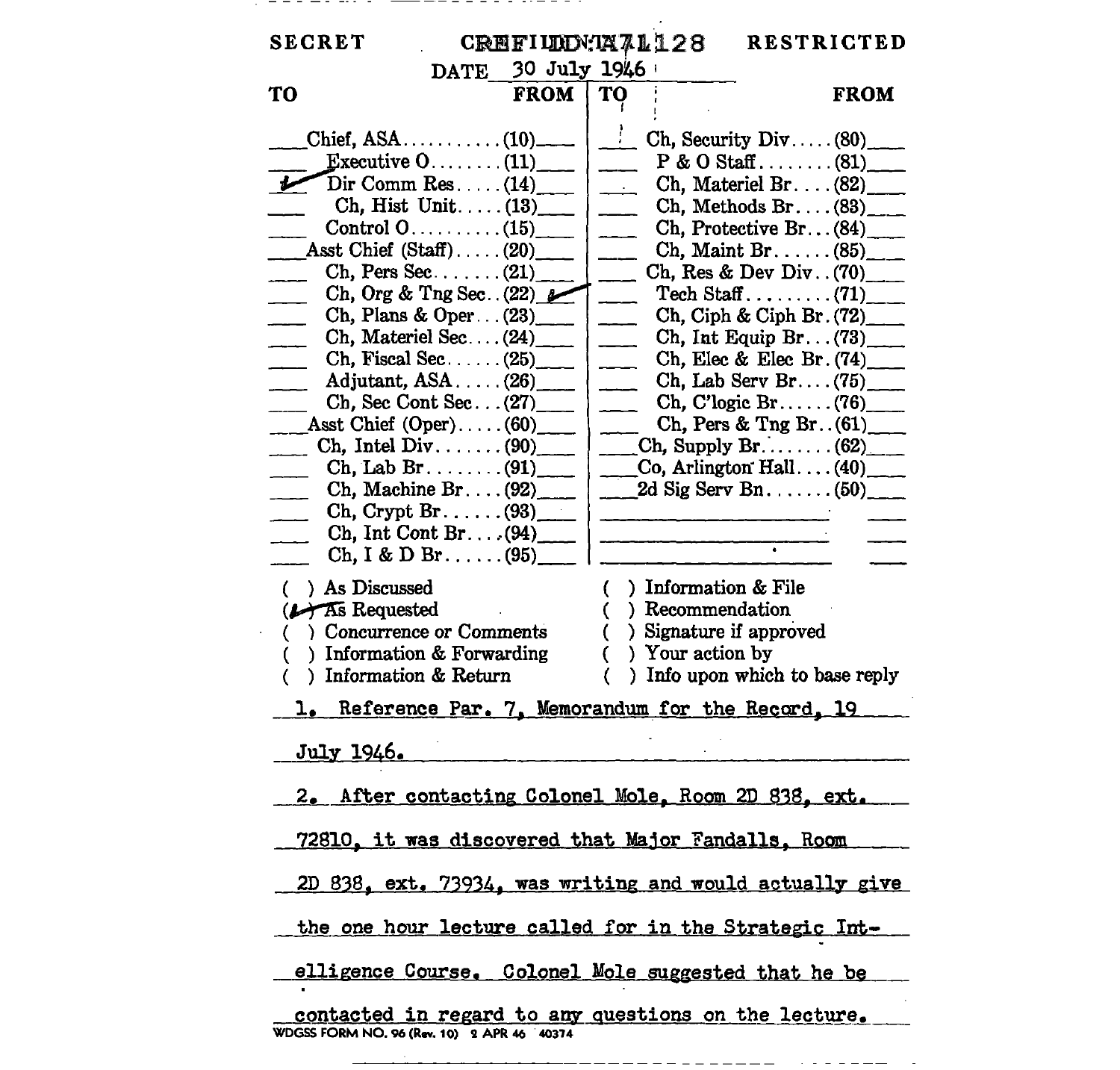## REF ID:A71128

*3.* Upon contacting Major Fandall it was found that he did not intend going into Communication Security. His portion of the course will cover Safeguarding Military Information, and will be in a narrative form based on the assumption that all of the students know the contents of AR 3so-5. Approximately 45 minutes of the allotted one hour will be taken up citing current examples of violations of the release of information, such as the disappearance of a roll of film on Operation Corssroad while in transit to Rochester, New York, and the precautions necessary to prevent such losses. The remainder of the allotted time will be taken up covering several other important points of AR 380-5.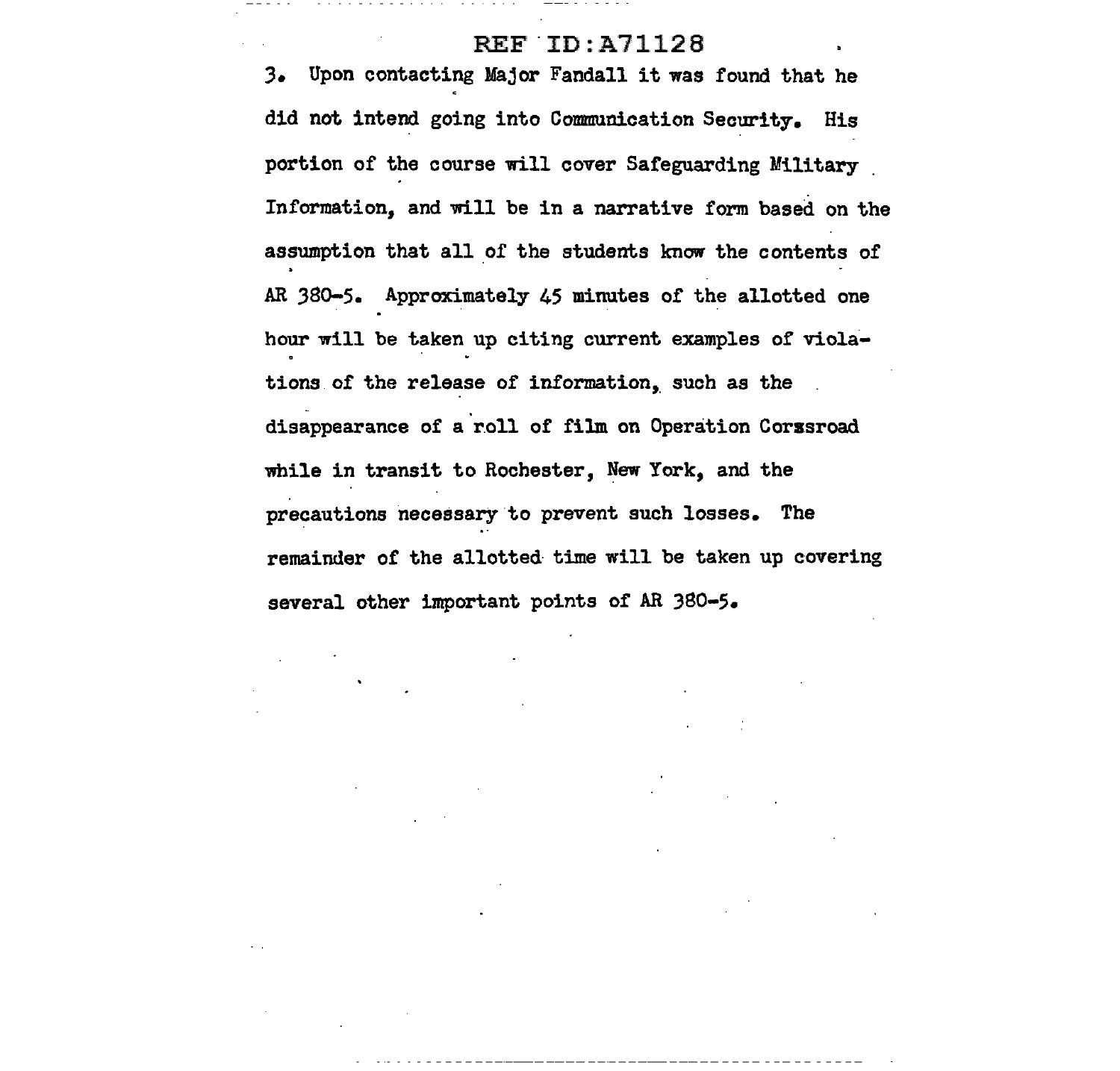SECRET CONREE NIDAA71128RESTRICTED  $\frac{F_{\text{F}}}{F_{\text{F}}}\frac{1}{F_{\text{F}}}\frac{1}{F_{\text{F}}}\frac{1}{F_{\text{F}}}\frac{1}{F_{\text{F}}}\frac{1}{F_{\text{F}}}\frac{1}{F_{\text{F}}}\frac{1}{F_{\text{F}}}\frac{1}{F_{\text{F}}}\frac{1}{F_{\text{F}}}\frac{1}{F_{\text{F}}}\frac{1}{F_{\text{F}}}\frac{1}{F_{\text{F}}}\frac{1}{F_{\text{F}}}\frac{1}{F_{\text{F}}}\frac{1}{F_{\text{F}}}\frac{1}{F_{\text{F}}}\frac{1}{F_{\text{$ TO  $Ch$ , Security Div ..... (80) Chief, ASA...  $(10)$ . Executive  $0$ ........ (11)  $P & O$  Staff........ (81) Dir Comm Res.... $(14)$ Ch, Materiel Br .... (82)\_ Ch, Hist Unit..... $(13)$  $Ch, Methods Br. \ldots (83)$  $\text{Cont}_{\mathbb{Z}}(0, \ldots, \ldots, (15))$  $Ch$ , Protective Br...  $(84)$ Asst $\ell$ hief (Staff)....(20)  $Ch,$  Maint Br...... (85)  $\cdot$  Ch, Pers Sec.......(21) \_ Ch, Res & Dev Div .. (70)\_ Ch, Org & Tng Sec.  $(22)$ Tech Staff..........  $(71)$ Ch, Plans & Oper... $(23)$ Ch, Ciph  $\&$  Ciph Br. (72) Ch, Materiel Sec... $(24)$ Ch, Int Equip Br.  $(73)$ Ch, Fiscal Sec.  $\dots$  (25) Ch, Elec & Elec Br. (74)\_ Adjutant,  $ASA$ ..... $(26)$ Ch, Lab Serv Br.... $(75)$ Ch, Sec Cont Sec... $(27)$ Ch, C'logic Br ...... (76)\_ Asst Chief  $(Oper) \ldots (60)$ Ch, Pers & Tng Br.  $(61)$ Ch, Intel Div.  $\ldots$  (90)  $Ch$ , Supply Br....... (62) Ch, Lab Br... $\ldots$ ...(91)  $Co$ , Arlington Hall  $\dots (40)$ Ch, Machine  $Br. \ldots (92)$  $2d$  Sig Serv Bn....... (50)  $Ch, Crypt Br. \ldots$ . (93)  $Ch, Int Cont Br. \ldots (94)$  $Ch, I & D Br. \ldots (95)$ As Discussed · File As Requested Recommendation <sup>)</sup> Concurrence or Comments Signature if approved Y. ) Information & Forwarding Your action by Information & Return Info upon which to base reply Jalen WDGSS FORM NO. 96 (Rev. 10) 2 APR 46 40374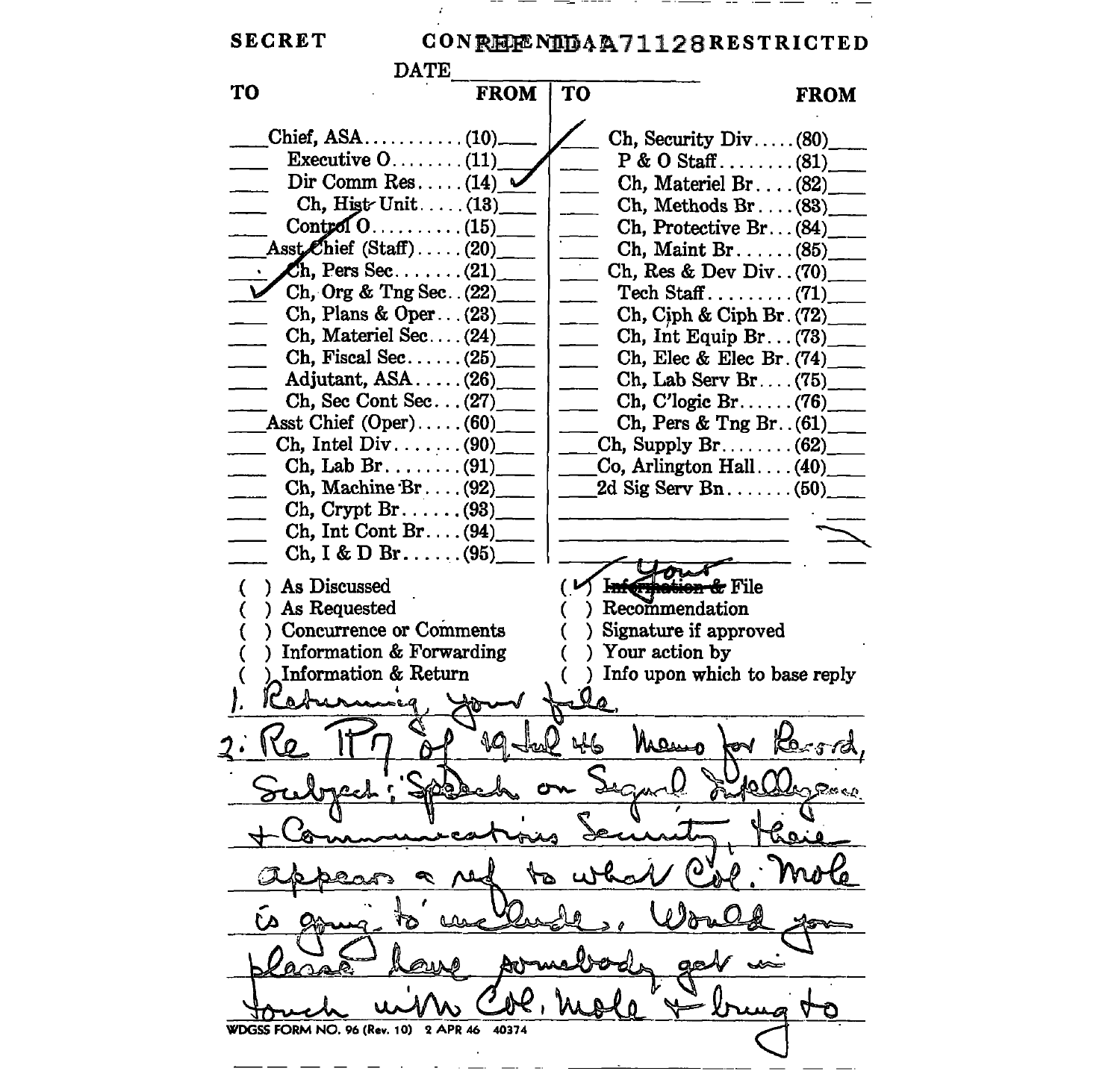t us seiter the verbation framents of **REF ID:A71128** ł

Lt Col. Gaston  $H_{\text{f}}$  Cal miller - 5049 va working one proponation of Program for Command and Steff College - 54 Leavenworth France.

Col. mole is our Ext. 72810 Rute 2D838.

All Col. miller has it the Dictime of Col. notes talk on Com. Sec. 915 29 July 46.

Maj. Fandallo & Rm 2D838 Ext. 73934 will give the leadure. Col. note suggests le de contantel. Des.  $24$  Jul. 46.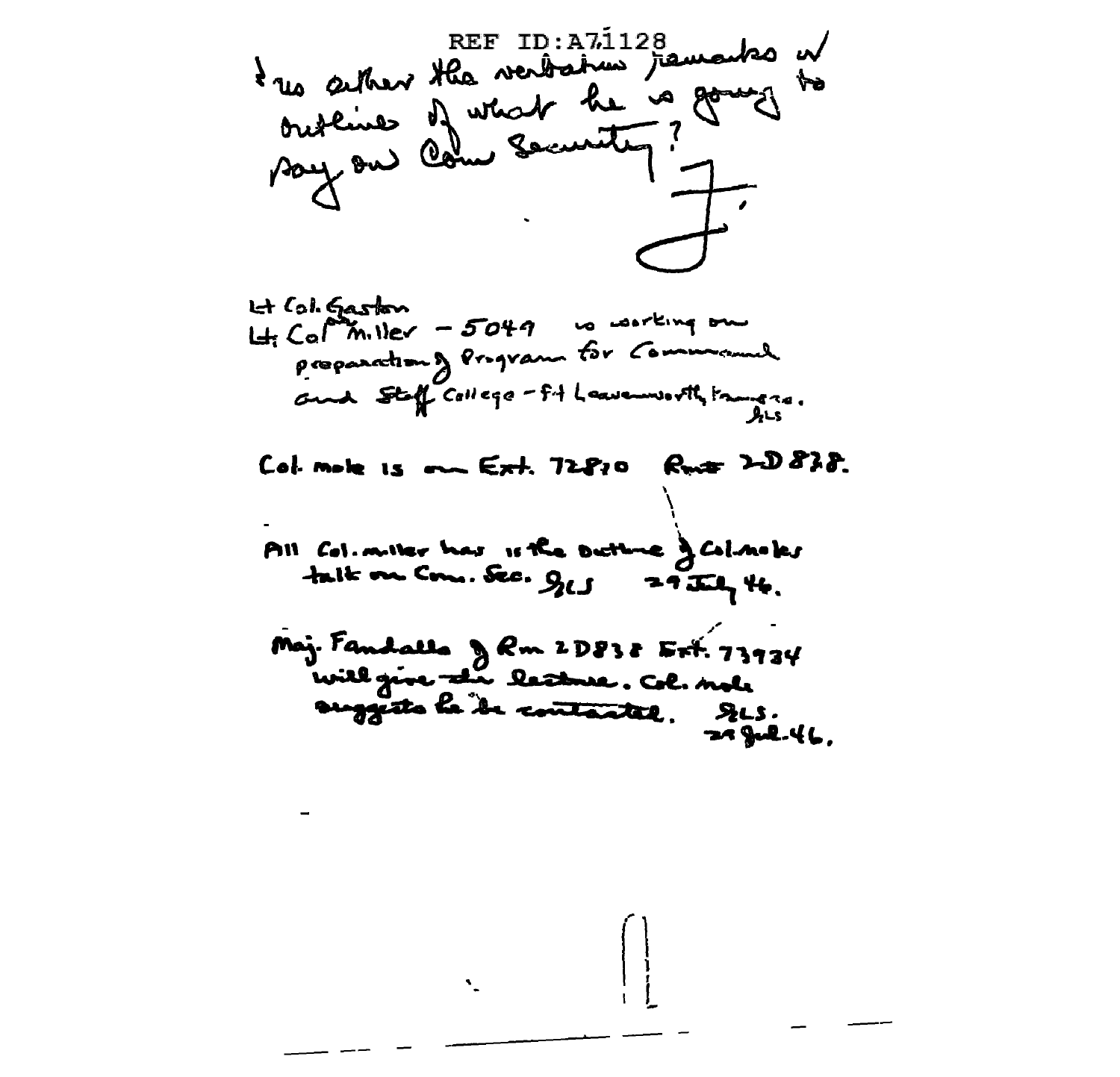



**9761 ADI 61** 

## **THE WARD IN THE RECORD**

カータウミ

Comal

**SUBJECT:** Speech on Signel Intelligence and Communication Security

1. On 18 July 1946 the following representatives of Army Security Agency visited the Office of the Director of Indian security of all offices of the Director of Indian security of all offices and the conduction and the con

F h William F Friedman<br>Colonel Paul S Nef is<br>A

ŗ George L. Saith

Expective Director Because of the nature of ur visit and the question we had regarding the speech he was used the speech be we unable to give definite answers the speech because the model of colonal Carter We Clarke to the discussion for a few moments that we should be very liberal in the presentation of information and facts regarding commutestion secure in the interligence in order that we could get some positive and find interligence in o droan Suruparn N The first officer visited was Golonel Solomon Litelligence see of make exer commulesticn security the Asstant che questions È. ă

W The primary points under consideration were the following

Amount of information to be divulged

 $\sigma$ If the students as well as instructors would be cleared. If the designation for enhancement of the part of the

approval could be extended  $\bullet$ 

As Genocy it was decussing these and other ralated points with densmilester of the form of the band of the second that an point 3 g above we should let down the densmit and the second give even in a mould let a model of t The infer-

 $\overline{\phantom{a}}$ 

 $\mathbf{f}$ 

ι

י<br>ה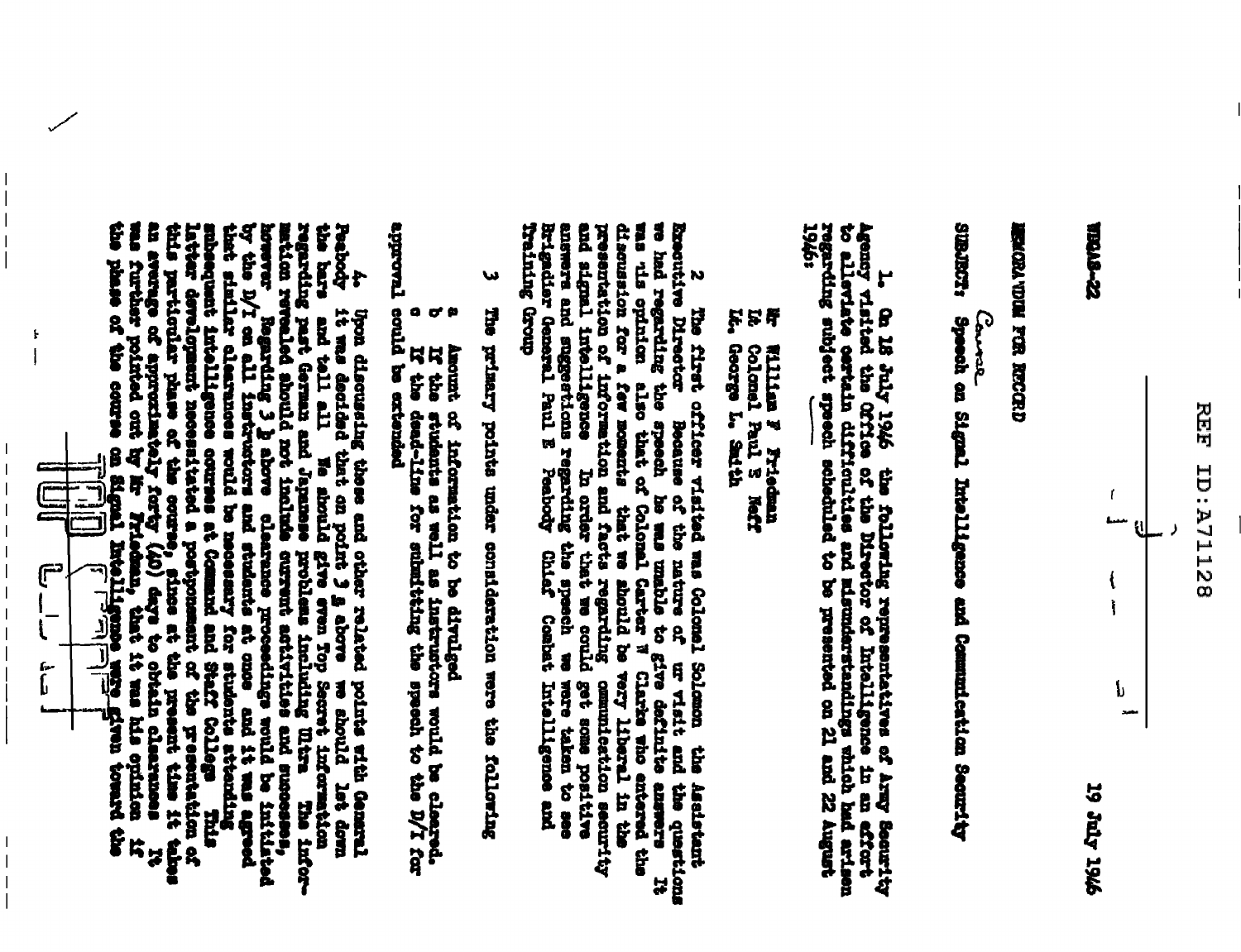

(9761 Aper 61) 22-SVDLA  $\mathbf{r}$ سە<br>ئا

assisialiate and ovaluate the information presented. It was matter of complete agreement among all present the between between plan would be to paragraph 6 that the first form the literature are paragraph 6 that the first bearing of the course the students would not be in a position to

pared did not meet the desired standards either from point of content Intelligence for approval was established with the approval of General Peabors for 15 August 1946 Ŵ In view of the feregoing and also because the speech as pre-

supposed instrumental in the presentation of the course Hs is to antiposed instruction in the presented in the presented in the Parketton of the course is it is to anticonded the self represented in the Command and Staff of that time selected This would eliminate any diff-culty which mignu occurries<br>arise if the speech extended over the expected four hours or fell short don ann ous retrained the sociology of personnel and the concretions is the person of the sociology of the society of the concern of the concern of the concern of the concern of the concern of the concern of the concern of ę E

be covered Ee did not however know to what extent C lonel Mole would cover the subject but estimated the time allotted to this cortion of the lecture would be a very few minutes Security Colonel Gaston also stated that in the one-hour leature on blo is derivered by colonel Mole Changestion security will

Colonal Solomon and at this the General Peabody were re-checked with Colonal Solomon and at this the we discussed what concurrences would pare or presented through Captain Campbell to Colonal Solomon for present presented

of obtaining British concurrence Ý Colonel Solomon stated that he would investigate the necessity

pointer 10 Upon returning to Headquarters ASA the results of the metalshage